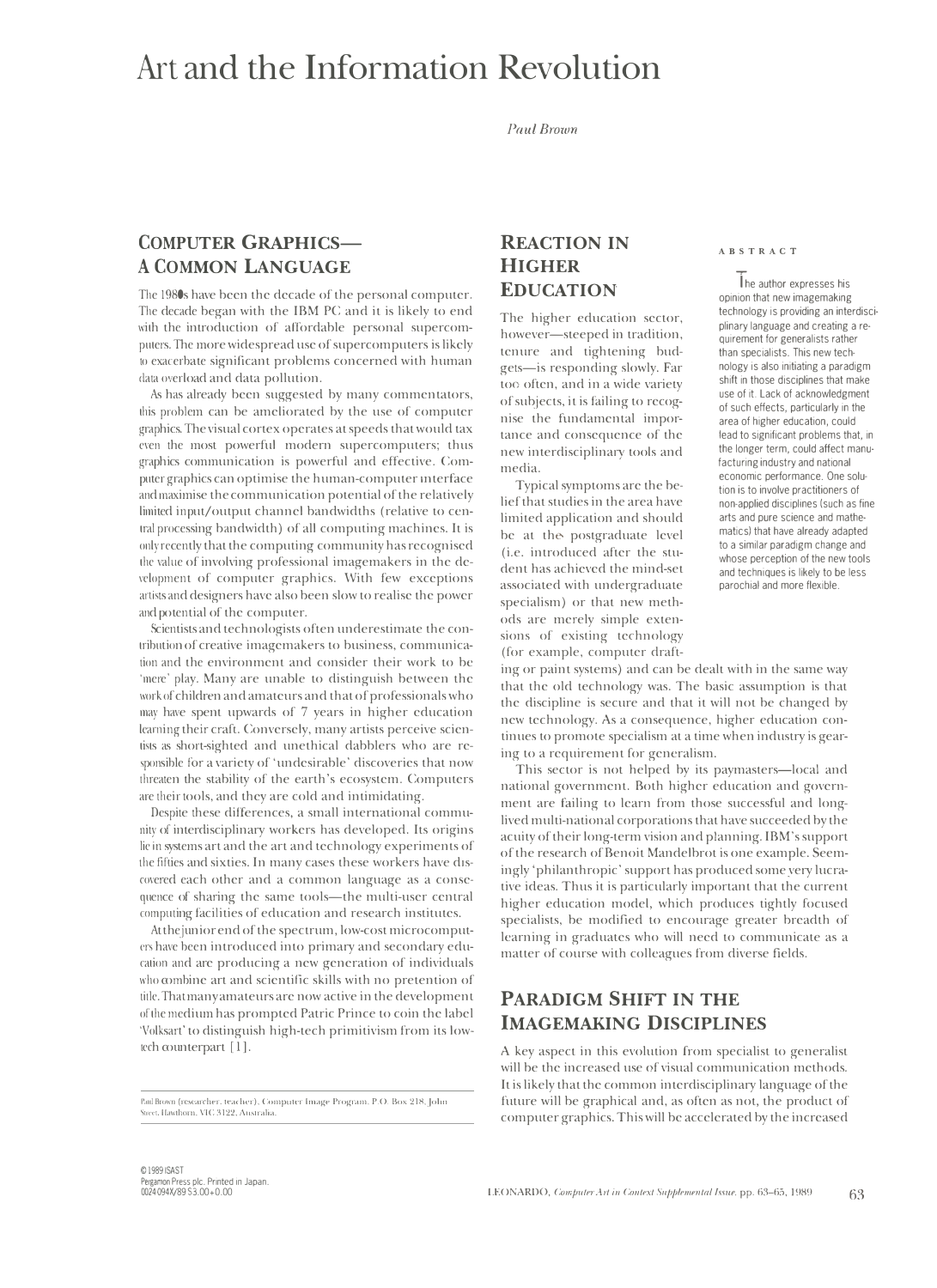use of high-band graphics networks. As a consequence, the role of visual imagemakers will change dramatically. Currently often a part of service industries, they are responsive rather than initiative, being concerned for example with styling, packaging, advertising, entertainment, etc. However, in a few innovative centres they have become full-fledged collaborators [2]. Since they exercise a great deal of control over the media and channels of communication, it is conceivable that these artists will evolve into leaders in the entire process that leads from pure research and development via manufacturing to marketing and promotion [3].

This has been the experience of graphic designers in current affairs television. In 1979 the British Broadcasting Corp. (BBC) employed five designers in this area. They worked a 40-hour week, produced about 150 diagrams using traditional media and had very little responsibility. Five years later, after the introduction of two electronic studios based on Quante! Paintboxes, effects devices, character generators etc., the same department employed 50 designers and the studios worked 24 hours per day to produce over 2000 images per week [ 4). The designers' responsibilities had also increased significantly. Since they now produced the skeletons for live on-air shows, they were amongst the first to be consulted when producers were planning new programmes. This improvement, which was echoed in salaries and further job opportunities, was a direct consequence of the adoption of computer graphics technology.

All this happened in just 5 years. If we accept that the introduction of new technology in other design disciplines will lead to a similar paradigm change, it is particularly important that art and design education urgently respond. Currently enrolling undergraduates need to be prepared for a workplace that will, by the time they graduate, offer opportunities that are considerably different from current practice.

## **MODELS IN FINE ART AND PURE SCIENCE**

International experience demonstrates that it is practitioners of the fine arts who have most successfully managed this change in fundamental paradigm and who may therefore also provide a model for colleagues in areas of

applied design. Here perhaps there are similarities with pure mathematicians and scientists who have also adapted quickly to fundamental change. An example is the development of the science of chaos [5], which has overthrown many of the 'self-evident' truths of determinism. This new science is based on a relatively trivial, though previously impossible, development-the rapid and repetitive iteration of simple functions made possible by computing machines.

Engineers have proved more reactionary than their scientist colleagues; they have been criticised by Mike McGrath [6) for perceiving new technology as a tool to expand their current discipline, whereas experience elsewhere suggests that it is a process that will, perhaps subtly though fairly rapidly, undermine and change that discipline. McGrath has also suggested that the fine artists' use of computers showed a much better grasp of its unique potential.

There are similarities here between engineering and the applied arts. Graphic designers happily use electronic page-make-up and typographers use tools like Fontographer whilst totally rejecting any concepts of paradigm shift.

## **TRUTH TO THE MEDIUM**

The major problem associated with this misapprehension of a new medium was highlighted some years ago by the cybernetician Stafford Beer [7]. Systems developers tend to produce computer-based productivity tools that amplify traditional patterns of work instead of optimising new and unique methods. This amplification can cause major problems and have catastrophic results for the application area and end-user. The packaging and promotion of most computer-aided design/ computer-aided manufacturing (CADCAM) and graphic arts systems and software packages encourage these misleading beliefs and practices. A typical example is the sales pitch based on the verisimilitude of a computer simulation: ... our airbrush looks and handles just like the real thing." The implication is that no change in perception or method (or special training) is necessary to use the system. Nevertheless a computer simulation of an airbrush is quite clearly not an airbrush and this falsehood contrasts with the claims of the design disciplines to retain 'truth to the medium'.

This single aspect of the problem would seem to me to be self evident, of extreme importance and amongst the more interesting enigmas facing art and design theory at the current time [8,9). However, it seems that little is being done to address these problems. As I have mentioned here and elsewhere [10], the education system, f ing it difficult even to recognise the particularly in art and design, is findpotential of such problems, let alone address them.

One aspect of this problem can be expressed concisely: practitioners who work in a manufacturing discipline must, of necessity, be conservative; the more closely practitioners are allied with manufacturing, the more reactionary they are likely to become, and the more remote they are from manufacturing, the more freedom they will have to experiment.

This suggests that, when a major change causes a fundamental paradigm shift in an applied discipline, the wrong people will be at the helm. They, understandably, will try to maintain 'traditional' values. Unfortunately this approach is only likely to increase the magnitude of the problem. The inadequate integration of new technology has already been claimed as the cause of several major bankruptcies and, with the acceleration in price-performance of systems and their growing applicability, it is likely that 'we ain't seen nuthin' yet'.

## **A RETURN TO THE CLASSICAL VISION**

Leaders of industry, government and academia should be encouraged to give way to less conservative opinion; in particular they should be encouraged to look to the practitioners of the pure sciences and fine arts, who are likely to be formulating better strategies. Unfortunately, during our current recession, governments worldwide perceive such non-applied activities as easy game for budget cuts. This is a short-sighted and extremely dangerous attitude.

Many believe that the 1987 stock market 'crash' was caused by illconsidered and unmonitored highbandwidth data exchange: that it was caused by data pollution. To suggest